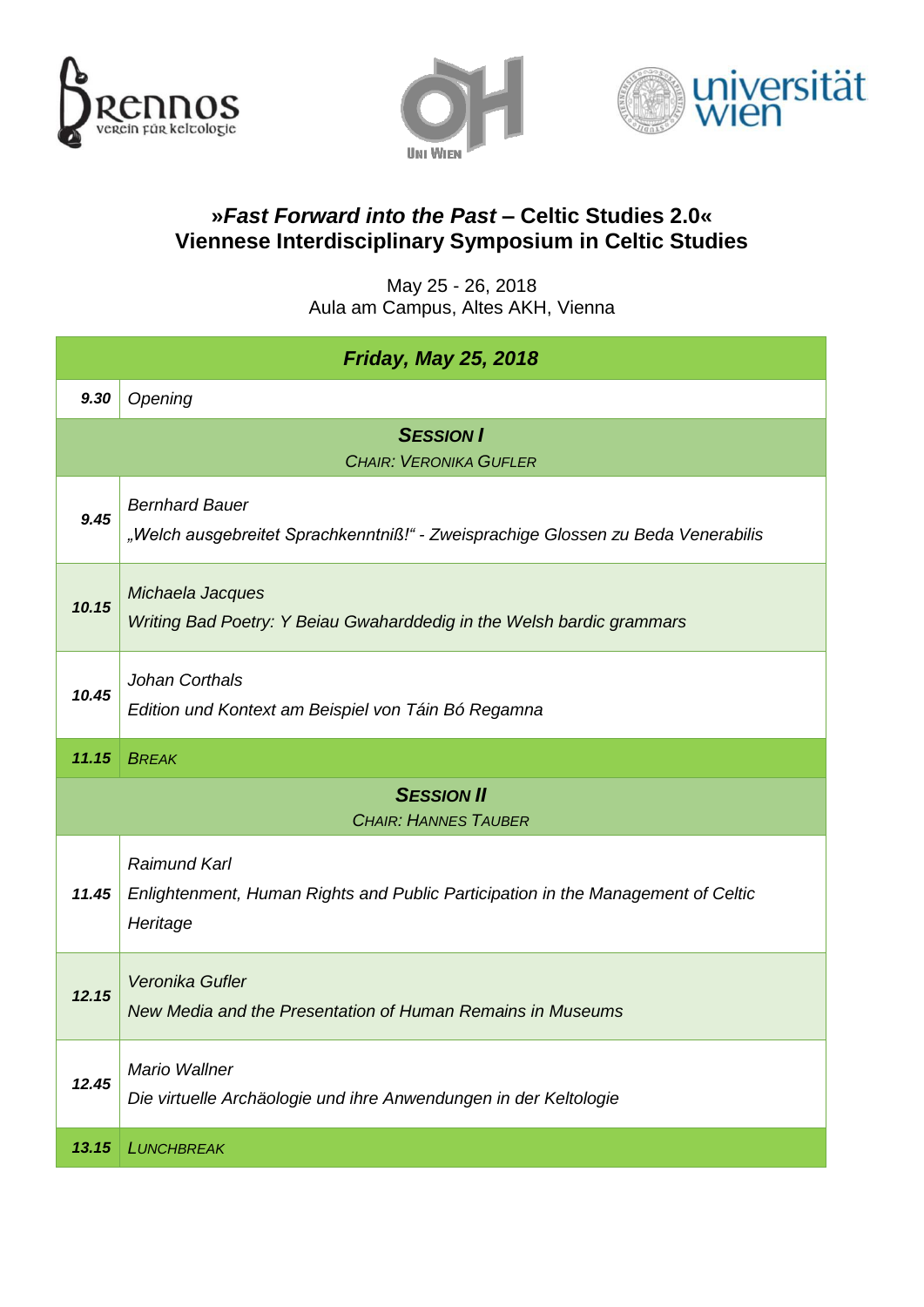Aula am Campus, Altes AKH, Wien

| <b>SESSION III</b><br>CHAIR: ZEA FRANA |                                                                                                                                                                                                                                                 |  |
|----------------------------------------|-------------------------------------------------------------------------------------------------------------------------------------------------------------------------------------------------------------------------------------------------|--|
| 14.15                                  | <b>Alexander Schinnerl</b><br>To Sack Rome, Press Any Key: Representation of Celts in historical video games                                                                                                                                    |  |
| 14.45                                  | <b>Barbara Matzner-Volfing</b><br>Picturing the Celts: An exemplary viscourse                                                                                                                                                                   |  |
| 15.15                                  | Michela Vignoli<br>The Benefits of Open Science for Celtic Studies                                                                                                                                                                              |  |
| 15.45                                  | <b>BREAK</b>                                                                                                                                                                                                                                    |  |
| 16.15                                  | <b>PANEL I:</b><br>"Resistance is Futile: How Open Science is transforming Celtic Studies<br>research"<br>PANELISTS: Bernhard Bauer, Corinna Salomon, Michela Vignoli, Mario Wallner<br>MODERATORS: Katharina Krischak, Barbara Matzner-Volfing |  |
| from<br>17.15                          | <b>Informal Get-Together</b>                                                                                                                                                                                                                    |  |

| Saturday, May 26, 2018               |                                                                                                            |  |
|--------------------------------------|------------------------------------------------------------------------------------------------------------|--|
| 9.30                                 | Opening                                                                                                    |  |
| <b>SESSION I</b><br>CHAIR: ZEA FRANA |                                                                                                            |  |
| 9.40                                 | <b>Dieter Reinisch</b><br>Die irische Sprache und die ehemaligen republikanischen Gefangenen in Nordirland |  |
| 10.10                                | <b>Hans Schwerteck</b><br>Kommentare zu den Präsensformen des Kymrischen                                   |  |
| 10.40                                | <b>Hannes Tauber</b><br>Die Lokalisierung der Kelten bei Herodot. Eine Annäherung                          |  |
| 11.10                                | <b>BRFAK</b>                                                                                               |  |